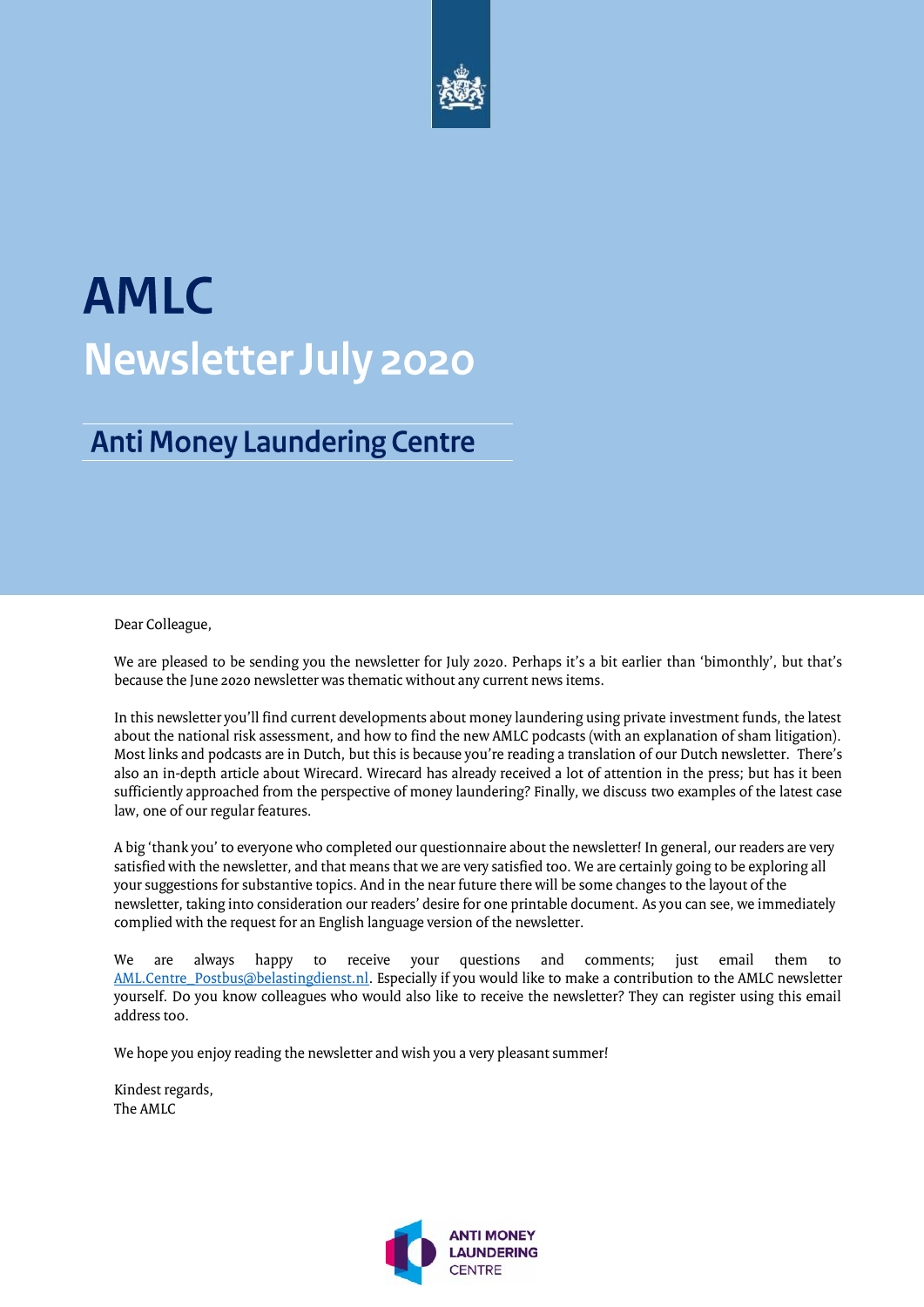# **News**

#### **Private Investment Funds**

A recent hack of American law enforcement websites (BlueLeaks) turned up, among other things, a document exposing the use of hedge funds and private equity firms for the purpose of money laundering. In the document, the FBI is warned that existing anti-money laundering programmes in the US are wholly inadequate in detecting money laundering channelled through hedge funds and private equity firms. This has therefore now become an attractive method for money laundering huge sums. The FBI document can be found on the website of th[e OCCRP](https://www.occrp.org/en/daily/12814-blueleaks-fbi-aware-large-investment-funds-enable-money-laundering) (Organized Crime and Corruption Reporting Project), and elsewhere.

In the Netherlands, investment institutions have been subjected to more intense scrutiny by the financial market authority AFM. The regulator recently said that it would start making sure such firms got their transaction monitoring and reporting compliance quickly up to speed.

#### **Money Laundering National Risk Assessment (NRA)**

In recent months, a progress letter on the national money laundering Plan of Approach (PvA) was sent to the lower house of the Dutch parliament. The progress letter provided an update on the current situation of the PvA launched last year, including the fact that the UBO (Ultimate Beneficial Owner) Register, which is now finally regulated by law, will go live on 27 September. The letter with annexes can be found here.

As is already known, two essential tasks of the PvA are identifying money laundering risks and analysing whether these risks are being sufficiently mitigated. To that end, the first National Risk Assessment (NRA) was drawn up in 2017. The second NRA has now been sent to the Dutch lower house as an annex with the PvA (find it here).

How are risks of money laundering identified? What exactly is involved? We are specifically looking for money laundering risks with *the highest potential for lasting impact*. First, a group of experts identifies threats of money laundering with the highest potential for lasting impact; one example of this is trust offices. Second, the estimated impact of these threats is rated on a scale of 1 to 100. Third, the resilience of the policy instruments dedicated to preventing and combatting money laundering are assessed; for example, evaluating the measures in the Trust Office Supervision Act of 2018. The *potential for lasting impact* is the impact of the threats remaining after assessing the preventive and/or mitigating effects of the



policy instruments dedicated to countering these threats.

It should also be noted that the current NRA does not yet include mitigating measures enacted as law in 2020. Thus, for example, virtual currencies have a high potential of lasting impact, but the recently adopted AMLD5 legislation, which includes *inter alia* an obligation to report for cryptocurrency exchange businesses, does not yet appear among the countermeasures.

On the grounds of Article  $2(c)(1)$  of the Money Laundering and Terrorism Financing (Prevention) Act (WWFT), financial institutions in the Netherlands subject to that law are obliged to incorporate the risks identified in the NRA in their risk policies.

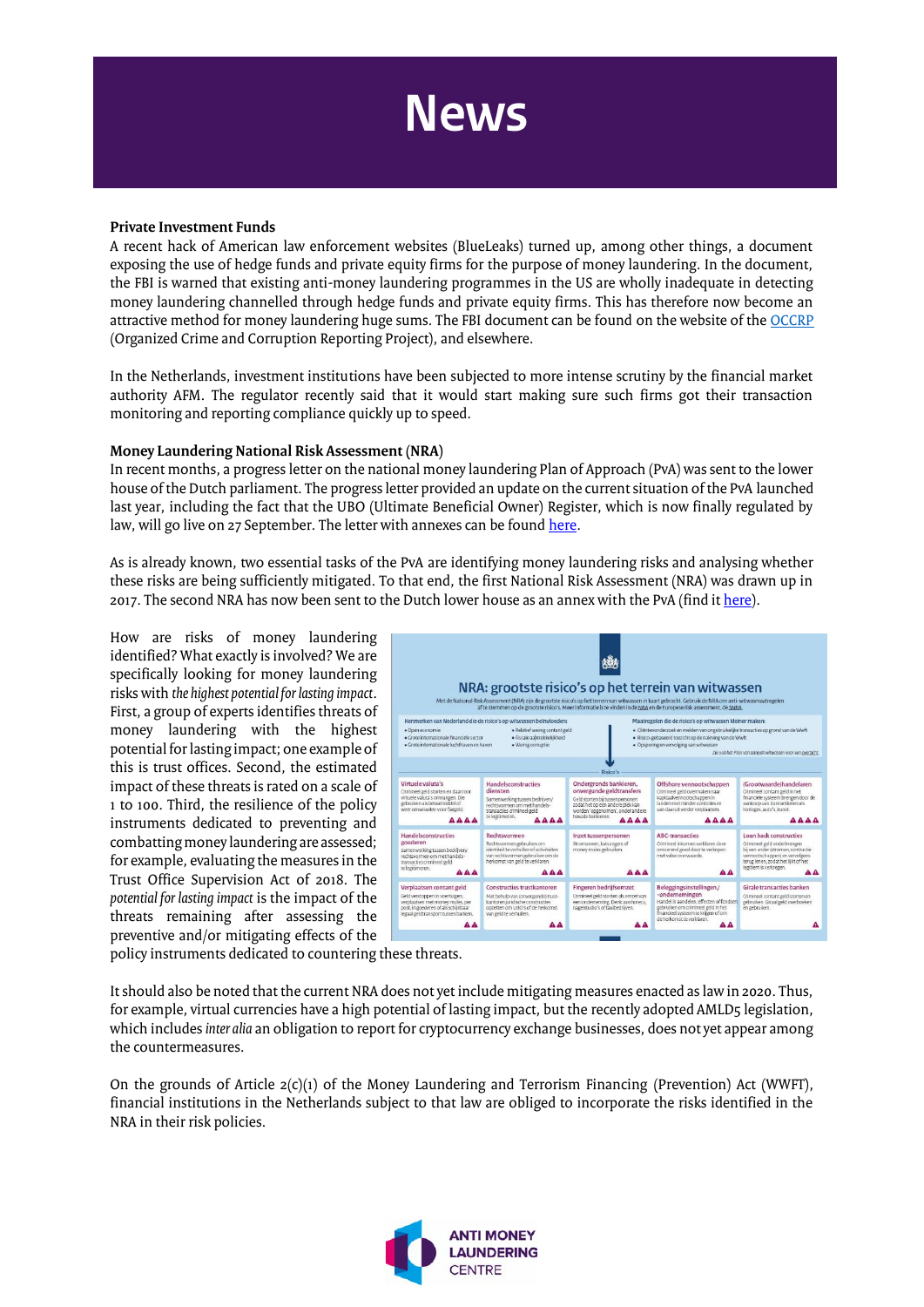#### **AMLC Podcasts**

Two important cornerstones of the AMLC are knowledge sharing and collaboration. With that in mind, we recently made a number of podcasts, which are a very effective way of disseminating knowledge. We want these podcasts to stimulate the listener to think more deeply about the subject, and to make connections. For instance, if this money laundering construction is possible, then what other constructions might be possible? Or if a criminal uses sham litigation to legitimate a transaction, then what are some other constructions that could be used to give a semblance of legitimacy?

You can find the first three podcasts about money laundering in the news, trade-based money laundering, and business typologies here.

#### *Sham Litigation*

By the way, what are sham litigations? These are ostensibly legal court cases launched for the purpose of concealing money laundering. Every year the Dutch courts are tied up adjudicating hundreds of cases that have little or nothing to do with the Netherlands, where dubious parties from Russia or Moldavia, for example, cross swords in trumped up proceedings. It may well be that there is some link to the Netherlands because a letterbox entity is registered here; it may also be that the parties simply have a contractual agreement to submit their disputes to the Dutch courts.

A legal judgment obtained in this way can be used to disguise money laundering: the parties act as if they have had a conflict, allowing the court to take a decision about payment of a settlement. The court's judgement is then used to legitimate the payment of criminal monies.

#### *The Russian Laundromat*

One of the prime examples of this actually took place in what's called 'the Russian laundromat', which made use of a Moldavian court. There were two English companies, and one company supposedly lent the other a large sum of money. Russian and Moldavian companies were appointed guarantors of the loan. All of a sudden there was some kind of dispute about the loan, and one company launched an action against the other before a court in Moldavia. The court confirmed that one company had to pay the other a certain sum of money. Funds were then transferred from the Russian companies, who acted as guarantors, to the English bank account of the other company. If that company's bank had asked any questions about the transaction, the court's judgment could have been produced as a legitimation of the transfer.



Source: OCCRP

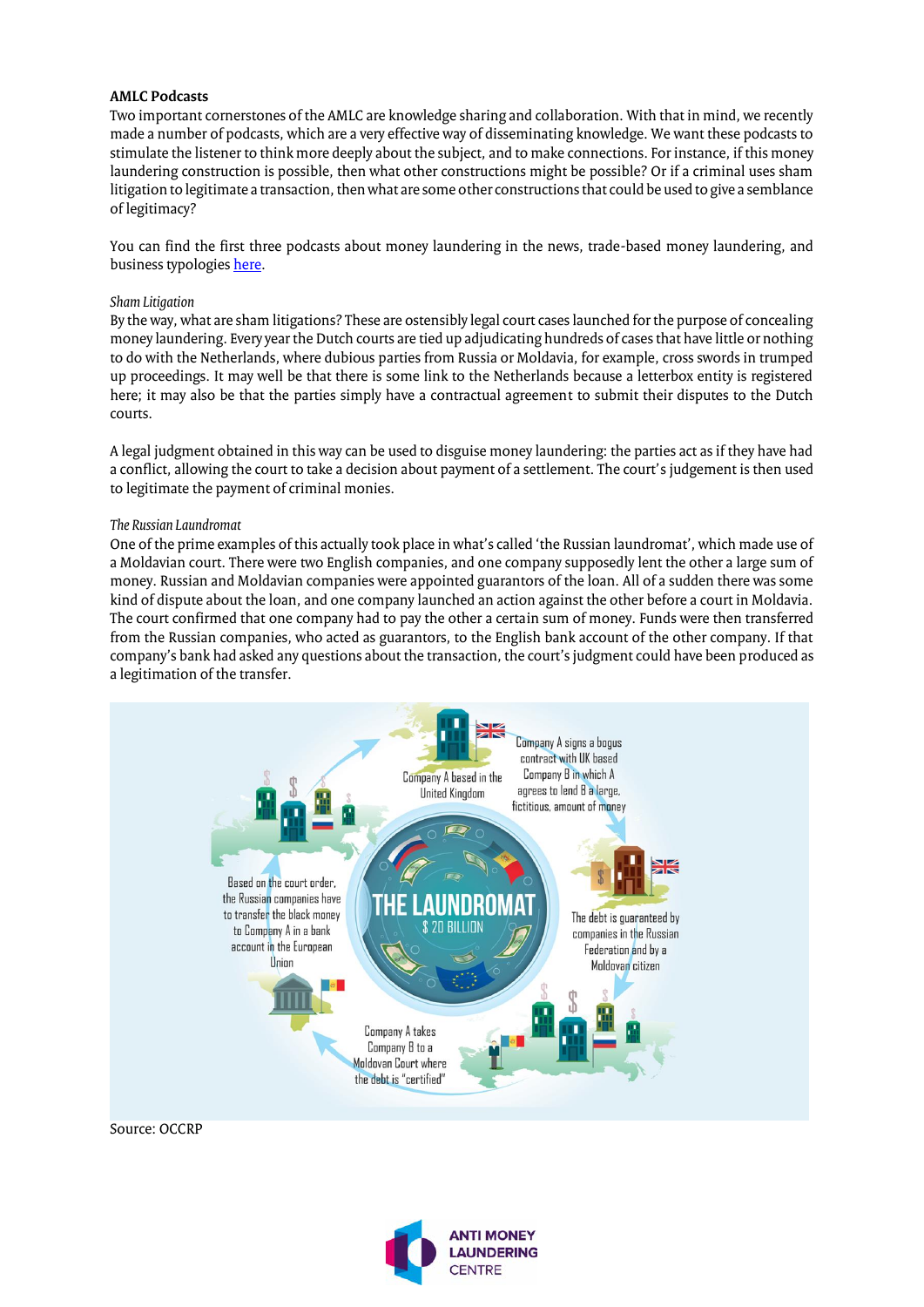## **Wirecard viewed from a** money laundering perspective

Reflections on possible accounting fraud and money laundering constructions at Wirecard

*By Dick Crijns, senior advisor AMLC*

#### **1. Background**

During the last two weeks I have been regularly asked questions about potential fraud at Wirecard. I noticed that everyone mentions potential accounting fraud and possible market manipulation, but in response to the open ends, questions are also asked about relationships with money laundering. Despite the fact that there is still very little that is really clear regarding the nature and scope of what has happened at Wirecard, I can see the necessary references points for more fraud, as well as a potential role for Wirecard in a money laundering scheme. In response to these questions, in this article I wish to set out a number of main points regarding the frauds and present some important background information.

As far as I am concerned, this is an open end article, which will be adapted as soon as more information is available. Even while writing it I was able to concretise certain aspects due to more information being released.

#### **2. Content**

I firstly wish to review Wirecard's activities, and subsequently what is known about a number of potential frauds which appear to be currently emerging. In my conclusion I discuss a number of signs regarding this case that may point toward money laundering, and particularly focus on other sorts of involvement in money laundering than is currently emerging based on possible investigations in the USA and Germany.

Among other things in view of the training given by the AMLC for auditors and others, I also present a number of focal points for this target group.

For clarity's sake, this article does not aim to give an opinion on the Wirecard case, as I happily leave this to the authorities of other countries. My goal, broadly speaking, is to place the body of facts which currently appears to be emerging in a fraud and money laundering perspective, and especially to see whether we can learn anything new from the case at this stage to help us recognize large-scale organised money laundering which Wirecard may be intentionally or unintentionally involved in.

#### **3. What sort of company is Wirecard?**

Wirecard seems to have come into being, both factually and materially, around the turn of the century. It was listed on various German stock exchanges from the outset, and from 2018 on DAX1. Its main activity, which is important for an understanding of the relevant facts, is that it settles payments between sellers and buyers, particularly transactions concluded online. It is important to note that Wirecard is not itself in contact with these buyers and sellers. Wirecard acts as an intermediary for businesses that do have this direct relationship, such as credit card organizations. Wirecard is frequently indicated as a payment processor. What Wirecard does, is as soon as you make an online purchase with your credit/debit card or similar instruments, to ensure that the purchase is charged to the issuing bank or more specifically the bank account holding your money (your credit balance). Wirecard subsequently ensures that the money is transferred to the seller's bank account.

This is effectively therefore a very simple process, which does however require good technical facilities for fast and especially safe completion. Wirecard seems to have done this very well for many years, both technically and in terms of risks, as the company grew fast and an increasing number of reputable parties, including KLM, involved Wirecard

 $\overline{\phantom{a}}$ 



<sup>&</sup>lt;sup>1</sup> Index with value development largest listed German companies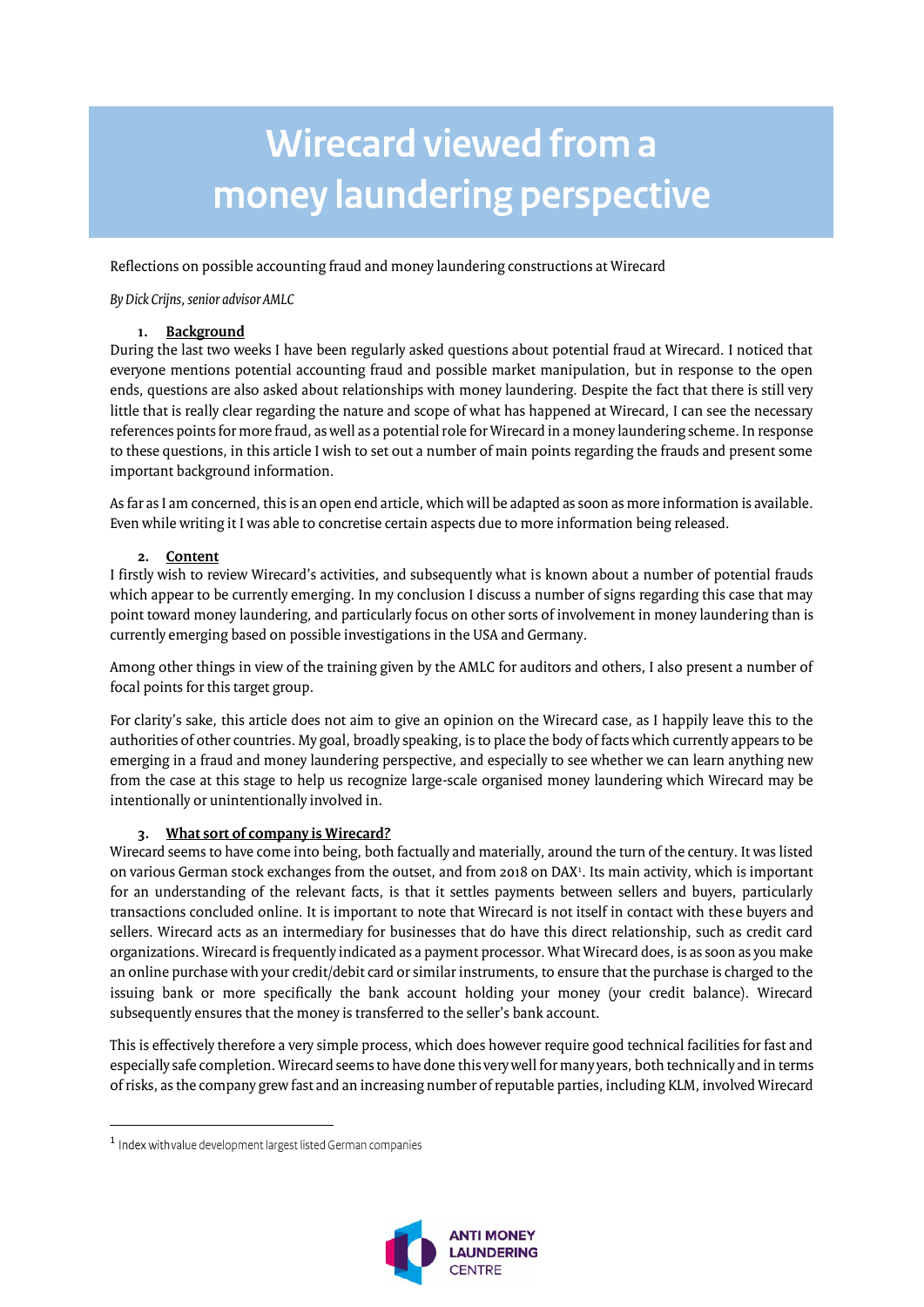in their payment settlement chain. Besides Wirecard's growth due to new customers, many takeovers took place and deals were even made with big parties to carry out all their "digital" payment processes. Examples are parties such as City-bank and telecom providers.

Wirecard has branches in a large number of countries in the world, but not everywhere, and therefore has relations with third parties that also settle payments as well as having access to the countries / markets where Wirecard is not based. We are, in fact, hereby getting close to the heart of the matter where the problems appear to be. An increasing number of transactions of these third parties have taken place in countries such as Dubai, the Philippines and Singapore via 2 of Wirecard's own branches (in Ireland and Dubai). These transactions, which even amount to 60% or more of Wirecard's turnover, are now suspected of being fake. At least €.1.9 billion's worth of these transactions related to this process now seem to have disappeared from Wirecard. The amount was held via security accounts (so-called escrow accounts) for Wirecard with Philippine banks. Disappeared may even be an understatement. The money appears to have never even actually been held in the accounts.

#### **4. Available information from open sources**

After the first signs started to emerge in 2016, the situation only really gathered momentum in spring 2019, when particularly the Financial Times published information stating that it was implausible that certain third parties are jointly responsible for Wirecard's sales increases and the huge number of transactions made via Wirecard. It started with businesses in the Philippines established at the address of a marginal bus company, whose business is settled via Singapore. It was hereby indicated that the necessary information and substantiation to be expected for a listed financial company of this sort was lacking. The fact that this had been ongoing for many years was substantiated, among other things by spreadsheets and mails from 2016-2018, published by the Financial Times. After the summer of 2019 the Financial Times continued, stating that there were similar doubts regarding the extremely important Dubai partner (Al Alam), among other things seeing that Al Alam only employs 6 members of staff. This would be easy to explain if Al Alam was merely an administrative intermediary. What made it strange, however, was the fact that big credit card organisations do not seem to know this so-called third party acquirer.

Wirecard has continually directly responded to these sorts of publications by saying that the Financial Times (and other journalists) are being used by 'shortsellers' who hope to profit from a fall in the price of its shares.

In autumn 2019 the pressure on Wirecard rose so high that it asked KPMG to look into the accusations as an independent auditor. In December more publications appeared claiming the insignificance of these big customers of Wirecard. In April 2020 KPMG issued a report which was experienced very differently by Wirecard than by investors. Or as the Dutch financial newspaper FD politely indicated in the heading "Wirecard feels exonerated by KPMG report, investors remain unconvinced". It was concluded that the uncertainty around the third-party sales could not be eliminated and that the documentation necessary for substantiation was unable to be submitted. At the end of June Wirecard once again had to postpone the publication of its annual figures as the auditor (EY) was unable to issue a statement. On 23 June EY even said that "There are clear indications Wirecard was involved in a fraud with multiple parties around the world in different institutions".

The listed company subsequently went into a fast downward spiral, ultimately leading to its most important managers leaving, and a criminal investigation was instituted, among other places in Germany. The conclusion seems to be that for years, Wirecard falsely painted a too rosy picture of its books and financial statements.

These possible criminal acts are easily rightly compared to the frauds committed at Enron, Ahold and Imtech, as well as Parmalat. In essence, Wirecard appears to have influenced its financial statements, thereby misleading investors, banks and particularly social and economic life.

The financial world has been familiar with the trick used for years, and even has its own name for it: 'roundtripping'. This means falsifying high sales and the corresponding income by having the same transactions continuously running through the books. Depending on your importance as a listed company you can hereby show that you are experiencing rising market growth, which is often seen as a sign of a healthy company with good future prospects, and furthermore that you are making high profits. Pumping money around in this way and showing extra turnover is something that most businesses manage to do, but particularly accounting for this in the records and

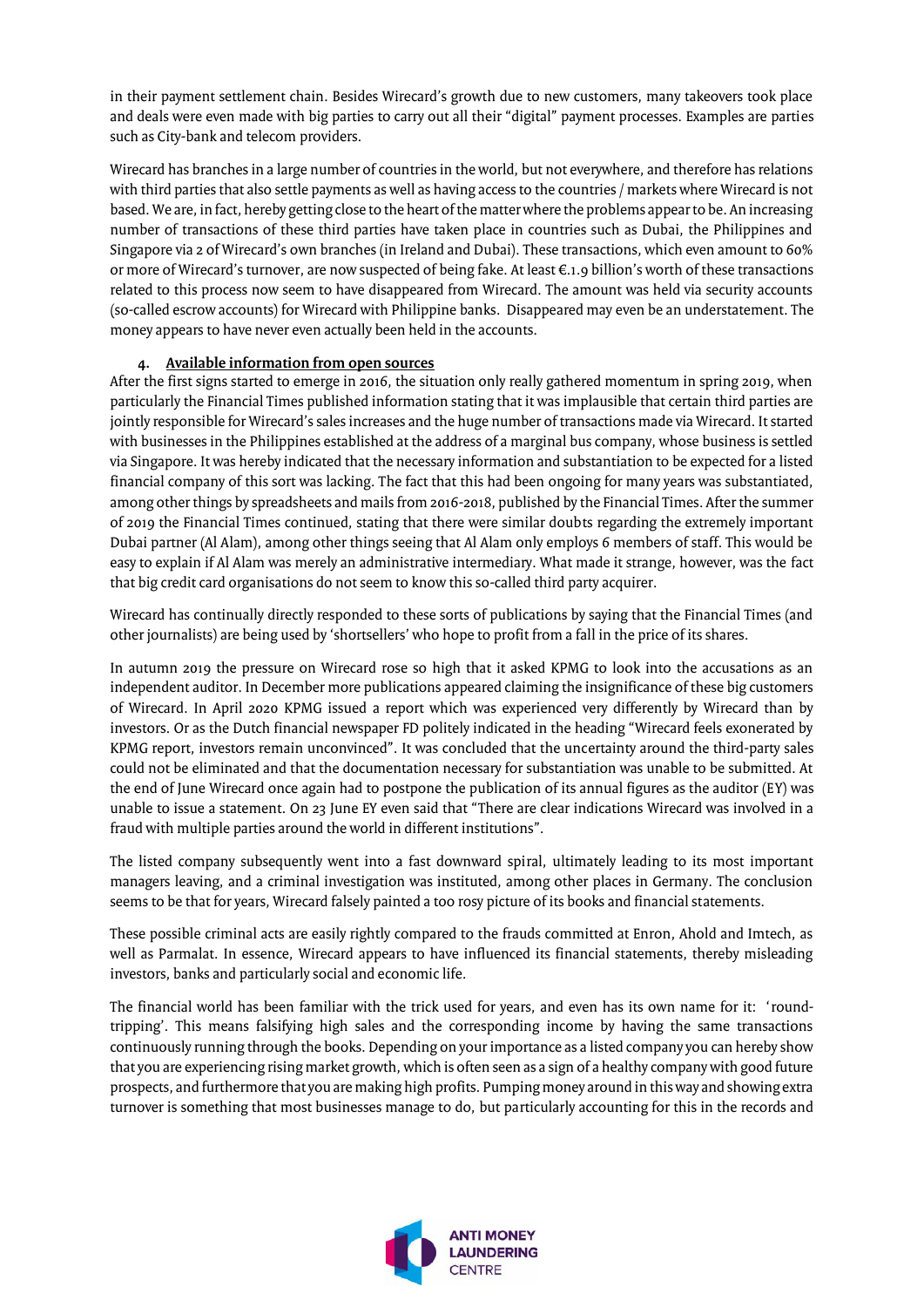showing where the corresponding profit has gone is more complex. Wirecard has attempted to hide the money/assets related to these transactions by claiming that the amounts concerned are held with banks in Asia.

The fraud did not, however, yet emerge as a result of targeted investigations by KPMG as materially, they merely established that the sales could not be verified, as well as errors, particularly related to Wirecard's compliance. The fraud only really emerged when the auditor EY itself asked the banks in the Philippines about the amounts held with them for Wirecard, only to hear that they had never been held there.

#### Alarm bells sound for the auditor

The question that many are now asking is of course self-evident: why did the auditor not request the balance as part of his auditing practice before, and conduct a critical audit regarding the existence of the amounts owed. As Marcel Pheijffer eloquently put it in the NRC: "Why choose to put such a large amount in an account far from Germany in a country where you have relatively few activities?".

Furthermore: according to the head of AMCL in the Philippines, at  $\epsilon$  1.9 billion, the amount that should have been held was 5% of the amount in foreign currency held there. In his view, even an amount of 100 million would have been a red flag, so certainly 20 times this amount.

Even a quick glance at the financial statements and the financing structure could have prompted questions by the auditor or other interested parties. How could the company have presented a structural picture of having 3 billion in financial assets (including the 1.9 now disappeared) and at the same time have 1.75 in loans from banks? This was remarkable at the least.

In brief, I share the opinion of many that the situation should at least have indicated the necessary red flags.

But equally as important, instead of only establishing this later on, is how Wirecard allowed this to go on unnoticed all those years.

In this sense it is fitting to point to the documents (spreadsheets and mails from Wirecard) I previously mentioned, which were published by the Financial Times. These clearly show that at least back in 2018 Wirecard was very consciously thinking about how the auditors their performed their audit of the financial statements. In brief, it boils down to the fact that as long as customers do not run a write-down risk everything is OK for the auditor. The wording of the internal mail from Lars Rasteder (M&A manager and as ex-staff member of an auditor's office, the point of contact for the auditor) to Edo Kurniawan (responsible for the group companies in Asia) speaks volumes: *"There is a reason our practice is called "triggering event analysis" If in 2017 Maxcone generates* 



*more Gross Profit than annual depreciation, EY has to accept it. No fuc\*\*ing Impairment Test is necessary!"* Wirecard thus ensures that neat statements are drawn up which show that none of the big customers run a risk.

The picture presented would seem to be that the fact that this customer/these customers represent 60% of Wirecard's turnover and appear to be owed another 1.9 billion is not relevant. The situation becomes even more bizarre once you see mails dating back to 2016 indicating that the auditor had requested the substantiation of sales/income. The member of staff clearly responsible for submitting the figures regarding the sales of what would later appear to be one of the infected companies asked the above-mentioned Edo how he thought that a member of staff should draw up this statement for the auditor if he only received a statement on the sales to be booked every quarter without the underlying documents to substantiate the figures. *"How would you like to approach this topic as regards*

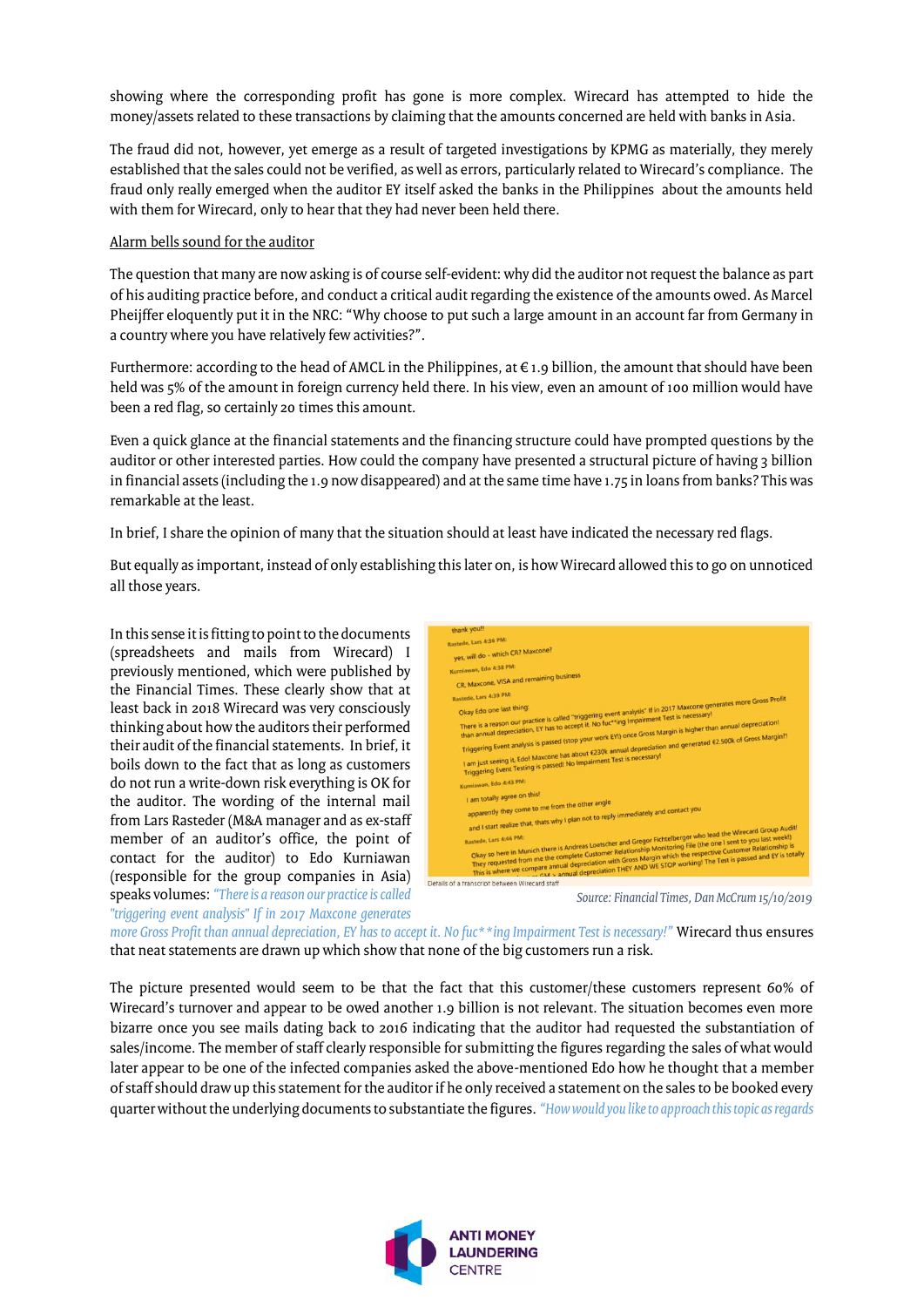#### *documenting how revenue is booked here as I only get a report usually quarterly to book revenue without the back up data to support the calculations?"*

These two examples suggest that certain details were very professionally kept from the auditor, and that special care was taken to prevent the auditor from having any reason to ask more questions.

Spreadsheets published by the Financial Times, which seem to reasonably correspond with the mail correspondence, furthermore indicate other particulars regarding the booking of the sales. The commission to be received by Wirecard on what is possibly the infected transactions appears not to have been invoiced for the full 2nd quarter of 2017 for a good period after that quarter. I fully realise that billions of these third parties passed through Wirecard's books (and possibly, even through suspense accounts). But a company that fails to invoice its commission for a full quarter? This should have at least prompted questions. Or was here too care taken to ensure that the auditor did not see any underlying transactions?

Summarizing, it would strongly appear that for years, auditors received professionally orchestrated information, with the score being completely determined by the way in which the auditors had to carry out their work. On the surface, everything looked perfect and there was no reason to perform any detailed examinations In any case, the auditor does not appear to have done so.

Besides questions about how the auditor performed his work, there is more. All the usual triggers that should have been noticed when viewing the customers themselves or the market on which they are act subject to a certain distance (e.g. sales growth; type of customers; geographical structure) seem not to have been picked up. Thirdly, the usual financial and economic analyses (e.g. the relationship between bank debt and bank balance) should have also acted triggers that further examinations were required. This viewing from a distance is also an important point in recognizing possible criminal offences and money laundering.

#### **5. The interests of the criminal**

To place the information emerging in a certain perspective, we need to adopt a criminal mind-set. What could the motive to commit fraud with Wirecard's business activities? I will distinguish here between self-enrichment (whereby the loot has to be relaundered), personal status, and the money laundering of money obtained by another criminal basic offence.

#### **5.1. Self-enrichment**

Let's go back to 2004 when Markus Braun acquired power in the tiny listed company InfoGenie AG. The business at the time was a socalled penny-stock fund and the shares were therefore worth almost nothing. At the time, Braun had been CEO at (and shareholder of) Wirecard for 2 years. At the end of December, a decision was taken to have Wirecard inject capital into the virtually worthless listed company through the purchase of shares. *Effectively, Wirecard hereby very simply became a listed company,* and Wirecard's shareholders became the major shareholders. Wirecard's sales and profit then gradually increased (see the table), with the business growing on the German stock exchange until in September 2018 it was listed on the DAX.



#### *a) Bonus as interest in fraud*

On viewing Wirecard's financial statements you may notice that besides receiving a good salary, the CEO and his staff (including the COO Jan Marsalek to be discussed below) receive additional remuneration, seemingly related to the fund's performance (EBITDA).

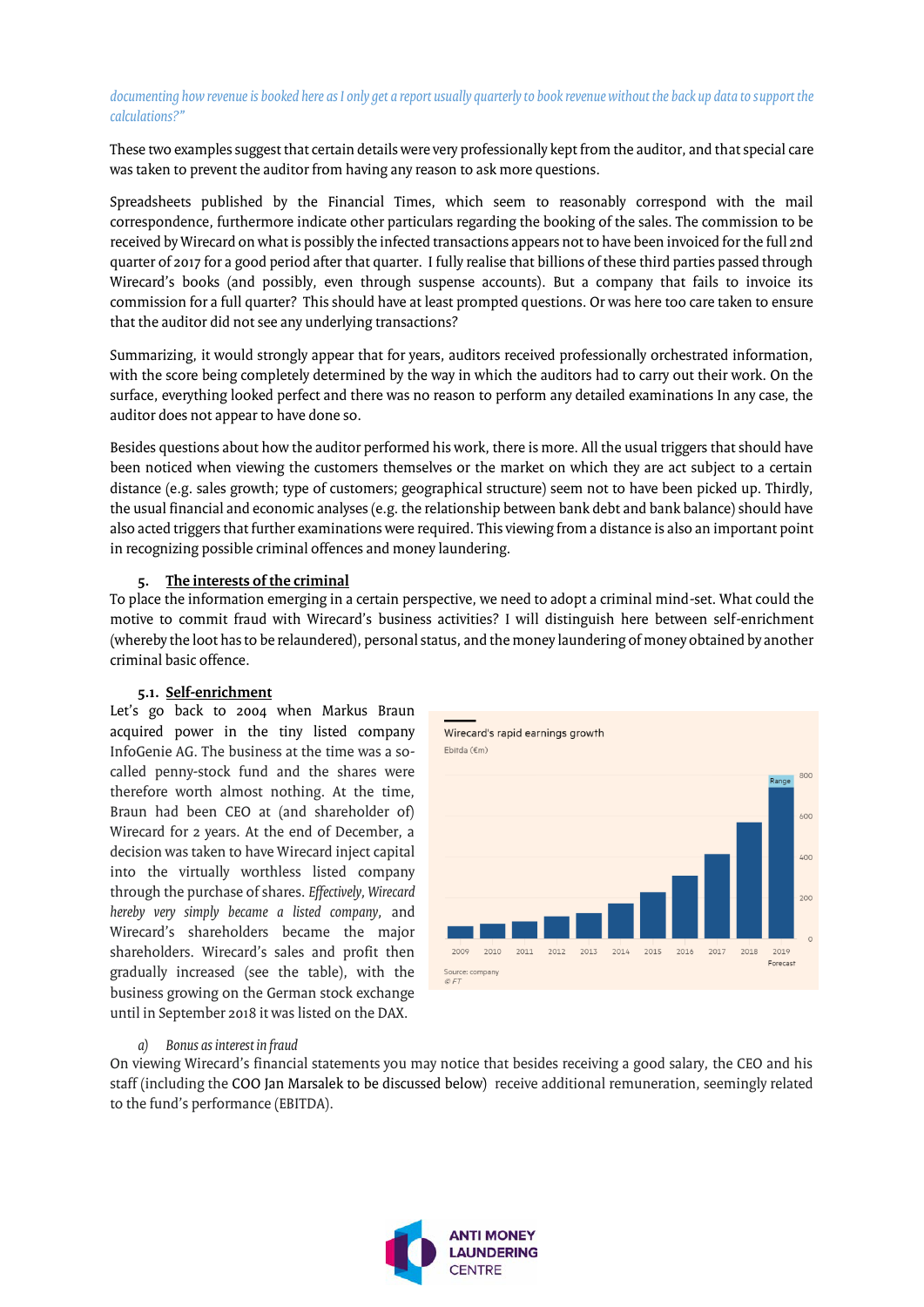A possible interest which could obviously be identified is that the inflation of the books was intended to benefit the financial interests of these persons in the form of salaries and bonuses.

#### *b) Favourable takeovers as interest in fraud*

Besides bonusesthere are more interests, however. We see that among other things, Wirecard grew due to takeovers financed by shares. The higher the market value, the more the shares were worth, and the fewer shares had to be used to pay. The interest in acquiring valuable companies for an as low as possible price therefore benefited from a high market value, which could be achieved by inflated bookkeeping.

The question in this context is how the interested parties behind the fraud could profit from it. There are two possible indications:

#### 1) The Hermes case:

Wirecard has had problems regarding the purchasing of the company Hermes I-Tickets Private Ltc. for years. As set out in the introduction, takeovers and purchasing companies gave Wirecard extra turnover and access to certain markets/ areas, in this case India. What is remarkable is that shortly before Hermes was purchased, Emerging Market Investment Fund (EMIF), a private equity fund established in Mauritius, suddenly entered the picture. EMIF bought Hermes for a still unknown amount, which according to the former owners was a fraction of the price of over  $\epsilon$  300 million for which weeks later, together with another company, it was sold to Wirecard. In turn, EMIF subsequently invested another 50 million in a third business which spends considerable amounts, both directly and through affiliated other companies, on buying software from Hermes, which is now owned by Wirecard. Although this may all be very above board, it allows a considerable amount of profit to be very simply created for Wirecard by the sale of the software. However, even more conspicuous and relevant for recognizing the interests regarding the purchase and sale of Hermes is the fact that there are also strong indications that the COO of Wirecard (Marsalek) is affiliated with EMIF, which has made a considerable profit.

*Sham litigation as legitimacy and cover up?*

*Furthermore, various legal proceedings are taking place around this case. An English judge recently indicated that he did not require additional documents, seeing as the case of the former owners against Wirecard could effectively settled without further handling. This could, of course, concern an ordinary (civil) case. However, conducting "sham*  litigations" as a means of legitimizing transactions is a well-known trick in the money laundering world.<sup>2</sup>

#### 2) Payment for "3D secure tokenisation" software:

Let's go back to profiting from purchases and the wrongful withdrawal of money from a company. In 2019 the Financial Times wrote that the Indian branch of Wirecard had once again bought 3 million worth of "3D secure tokenisation" software. Among others, the payments were once again made through Hermes. However, the seller did not know the buyer and was not familiar with the sold product. Even more to the point, no business was done in India. In brief, expenditure of 3 million for no reason. The question is, what has happened to the money. Who benefitted from Wirecard spending 3 million? Furthermore, the financial handling appeared to have taken place through Wirecard's own channels.

I would like to summarize these variants as modus operandi effectively involving the "theft" of money of Wirecard by overpaying or paying for non-existent products. It is abundantly clear that intentionally created concealment constructions and falsity are made use of. It is also self-evident that via a concealment construction, the money obtained then flowed back to the frauds, possibly including Wirecard's directors. If proof is found of this, it is highly likely that this would be typified in the Netherlands as money laundering in its purest form.

#### *c) Overvalued shares as interest for fraud*

 $\overline{a}$ 

Another very obvious reason to drive up the price as much as possible is to profit from the sale of the shares to guileless investors. As set out above, Wirecard became a listed company by making a contribution to the penny-

<sup>&</sup>lt;sup>2</sup> Listen to the podcast 'Witwassen in het nieuws' [Money laundering in the news], at <https://www.amlc.nl/podcasts/>

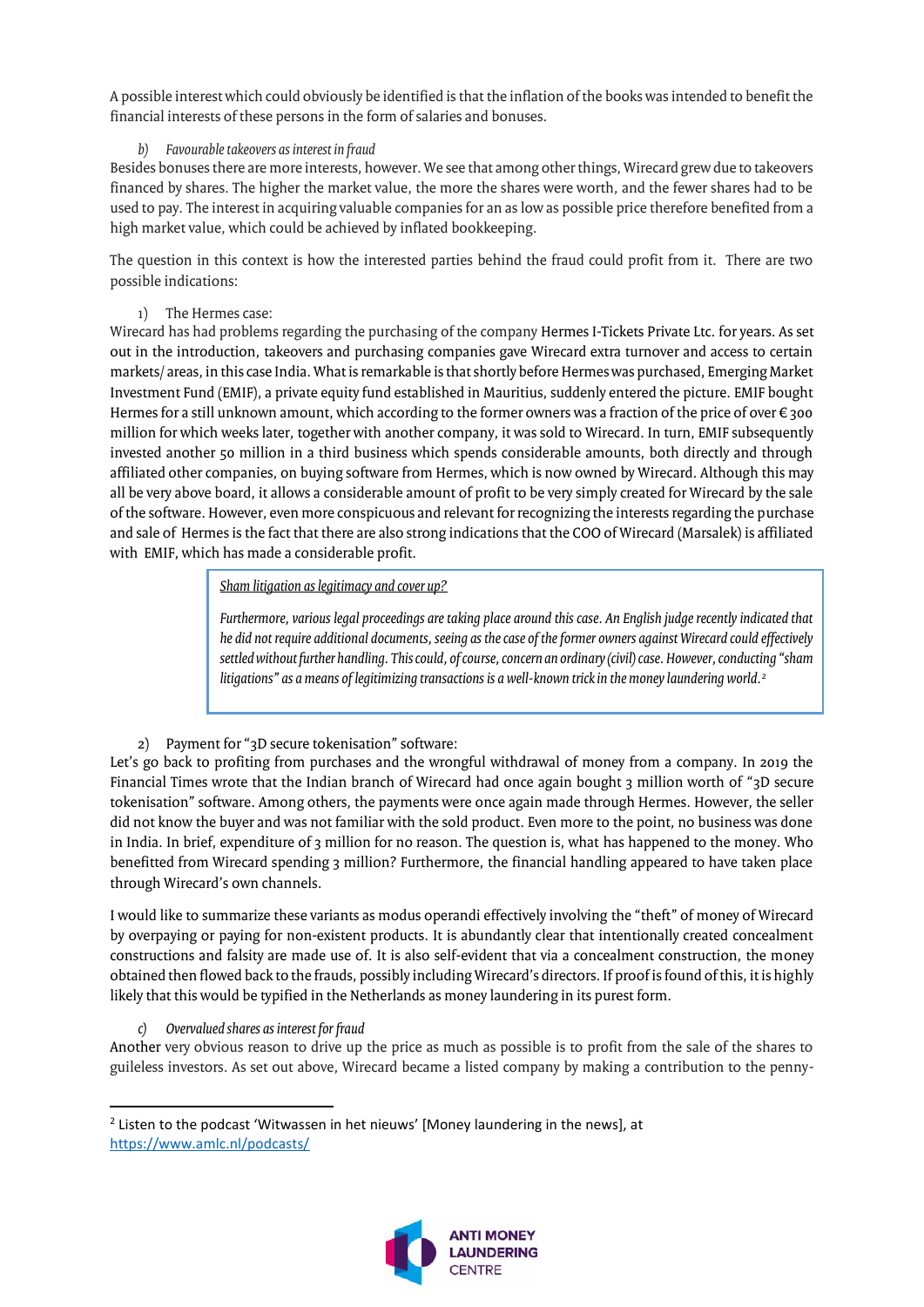stock fund, upon which Wirecard's owners obtained the shares. The fact that the CEO was one of the major shareholders is clear if you are aware, as I discuss later on, that shortly before the big clash he sold a huge interest in shares in the company.

Many more instances of self-enrichment can be mentioned, but regarding the step to money laundering, the foregoing are exemplary.

#### **5.2. Social pressure and personal status**

As mentioned above, I do not rule out that the interests set out above were an important reason for the action taken.

However, we must not close our eyes to the possibility that external pressure (investors) for good results and to show market growth were important motives. As set out above, this could be achieved by taking over and of course the full consolidation of the companies purchased. Payment by the overvalued shares was thereby a perfect instrument.

Many of the CEOs et al. of the businesses involved in these sorts of frauds have been under social pressure. Or as one of them put it a few years ago during a lecture for auditors and students at the University of Maastricht: "After I had been working for the listed company for 3 months, I called my former colleagues to tell them: we thought we knew how to influence figures, but that was nothing compared to what they do here in this company!". In response to the question from the audience why he was not stopped and whether no one had warned him that he was playing a dangerous game, he answered: "I had to get results for my shareholders and the analysts, and in MY environment, you didn't answer back. I was the entrepreneur of the year!" CEO Markus Braun and his staff were possibly in the same position.

*Speculating with shares in your own company as collateral.*

*Speaking of egos and financial interests, another brief comment I promised, which may give an impression of the interests involved.*

*It is especially noticeable that according to publications, when the price began to fall dramatically in response to publications regarding possible fraud, Braun had to sell a large part of his shares in Wirecard. He had to increase the margin commitment by € 150 million. He had taken positions using borrowed money, as a result of which in the falling market at the time, with this sale, there was an extra offer.* 

*The fact that Braun was not the only one to use this construction of borrowing money with shares in your own company is evident if we look back a few months. We see that in April, Goldman Sachs also forced the Chinese billionaire Lu Zhengyao to sell a large part of his share package, again to comply with a margin commitment. An example of how a private investment can have big consequences, not just for the private person, but also for the business, as soon as heavy weather is run into.*

#### **5.3. The 'high end' money laundering construction**

Until now I have focused on the private interests that may be behind the possible bookkeeping fraud, regarding both financial and ego/social pressure. But other interests may also play a role. This brings us to a potential high end money laundering construction.

In connection with criminal investigations, the Americans are examining Wirecard's involvement in a drugs market place, whereby third-party payment processors were used to settle credit card payments for drugs. They have suggested that Wirecard played a role, in various positions, in this payment settlement chain for these purchases. Furthermore, apparently in 2015 too, Wirecard received a "visit" from the Public Prosecution Service in connection with a money laundering investigation in the US, and in 2010 an investigation mentioning Wirecard was conducted into a German who handled transactions related to gambling in online casinos in the US, without a licence. Apart from the US, Wirecard is also frequently mentioned in connection with the potential fraud at Payvision. It is the question whether this is remarkable and whether there are any actual indications that Wirecard has intentionally played an active role in these possible frauds. The fact that there are relationships between Wirecard and Payvision (or one of the others) is completely unremarkable. Each of them acts in the same market in the area of payment handling, based on their own specific characteristics. And the fact that Wirecard has handled payments in situations

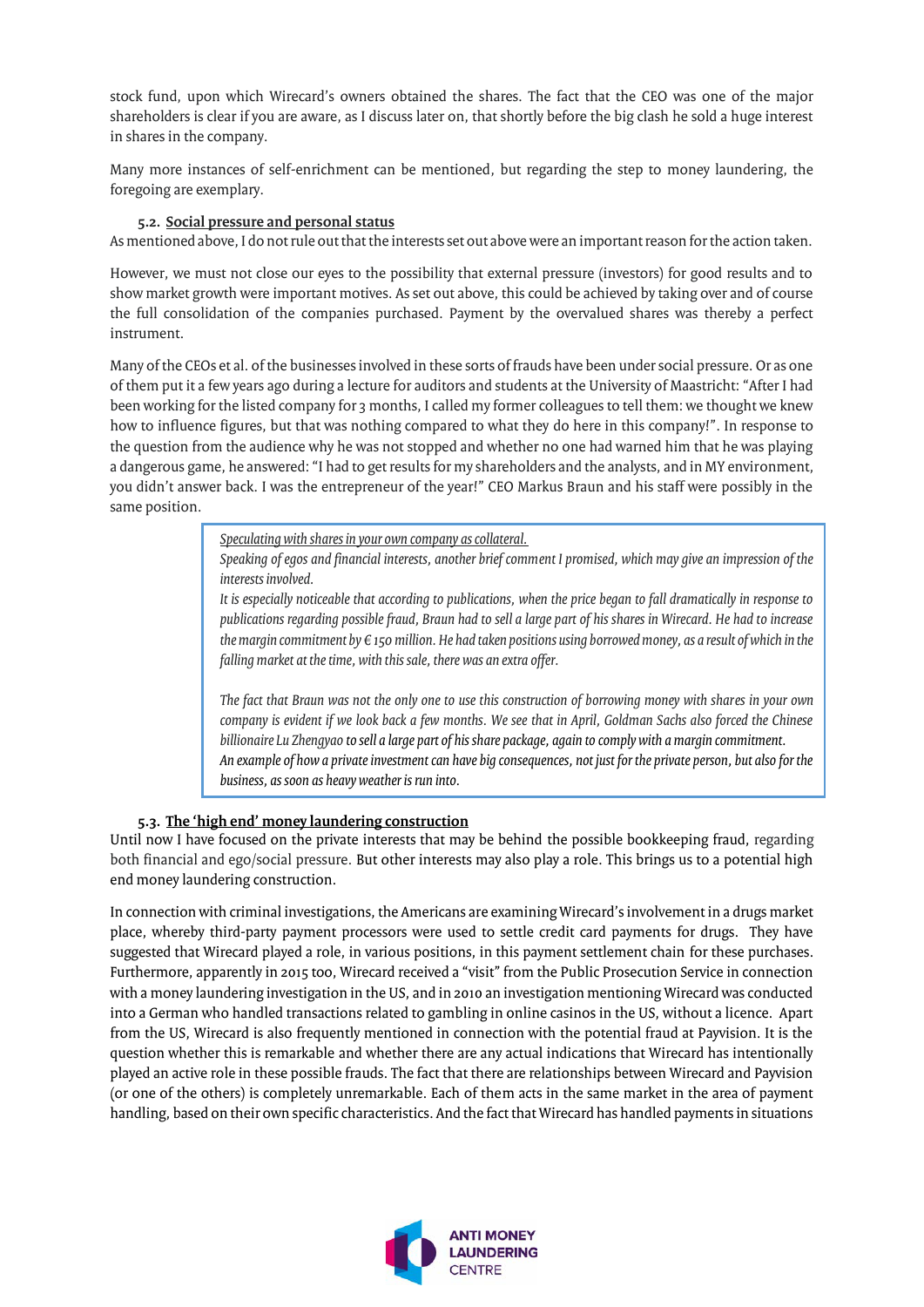in which an American gambled or bought drugs via his bank or credit card is also unremarkable; this is precisely their business model.

We must not stop here; more important is, as many suggest, that we examine Wirecard's active involvement and the fact that Wirecard is aware that it transfers money related to criminal offences or obtained through criminal offences (and had a role in a money laundering procedure). The high end money laundering construction is further examined in the next chapter.

#### **6. Wirecard as money laundering machine**

#### **6.1. Possibilities for a business model**

It can be established that Wirecard's business model has a number of elements that could make it attractive to money launderers:

- Wirecard's primary activities are in the area of transferring money based on third parties' buying and selling transactions. Wirecard is thereby actually never the bank or payment organisation directly related to the buyer and seller; any transactions with a money laundering goal will not be easily picked up, given that there is no direct insight into actual purchases and sales.
- International money flows exist which on one hand comply with interests in transferring money from one country to another, and on the other hand make money flows more difficult to monitor.
- Wirecard is furthermore a company which handles a great number of transactions and therefore,  $\omega_{\rm{max}}$ transactions which are only intended to facilitate money laundering can easily hide among the huge numbers.
- Lastly, Wirecard's status as a listed company gives it an impression of reliability. Whoever would suspect a listed company, with all the concomitant auditing, of being involved in money laundering?

This makes Wirecard an ideal instrument for money launderers to have play a role in their money laundering constructions. But how can Wirecard be involved in this? And must Wirecard have always been actively involved and have known what was going on, or might Wirecard have been unintentionally used in money laundering constructions?

#### **6.2. Money laundering goals**

By using Wirecard in a money laundering construction, a money launderer:

- 1) could show a large 'legitimate' profit by making profit on (fake) trade transactions (legitimated) (6.2.1.)
- 2) could use trade transactions to circumvent restrictions meaning that he cannot access his black money in or from a certain country or convert it into another currency; examples are foreign exchange restrictions, strict anti-money laundering rules/ gatewatchers or sanction measures (placing, transferring, concealing)  $(6.2.2.)$

I will show that these money laundering goals are not only able to be achieved by using Wirecard's trade transactions, but also by using the listed company itself as a money laundering instrument (6.2.3.).

#### *6.2.1. Creating profit via fake sales*

In variant 1) the money laundering organization can relatively easily create a big money circulation, whereby money from criminal parties is converted into trade transactions and the profits benefit the seller or the service provider. Behind the seller are the criminal organisations who make legitimate profit in this way. What might this look like in practice?

As the seller, a company is chosen which has a strong relationship between sales and any goods. Examples are gambling sites, porn or chat services, or call centres people call to for large amounts. Ordinary internet deliveries are also suitable. The money launderer sets up an automated service (e.g. calling the call centre or buying from the internet seller). The payment is handled via a payment processor such as Wirecard. The new company is a booming business and makes a lot of profit. As part of the procedure, before the money arrives at the payment processor's, it is introduced into the system with a great number of other legal transactions. Because this takes place via various links, some of which are often intransparent, it is virtually impossible to see where the money from the criminal organization came from.

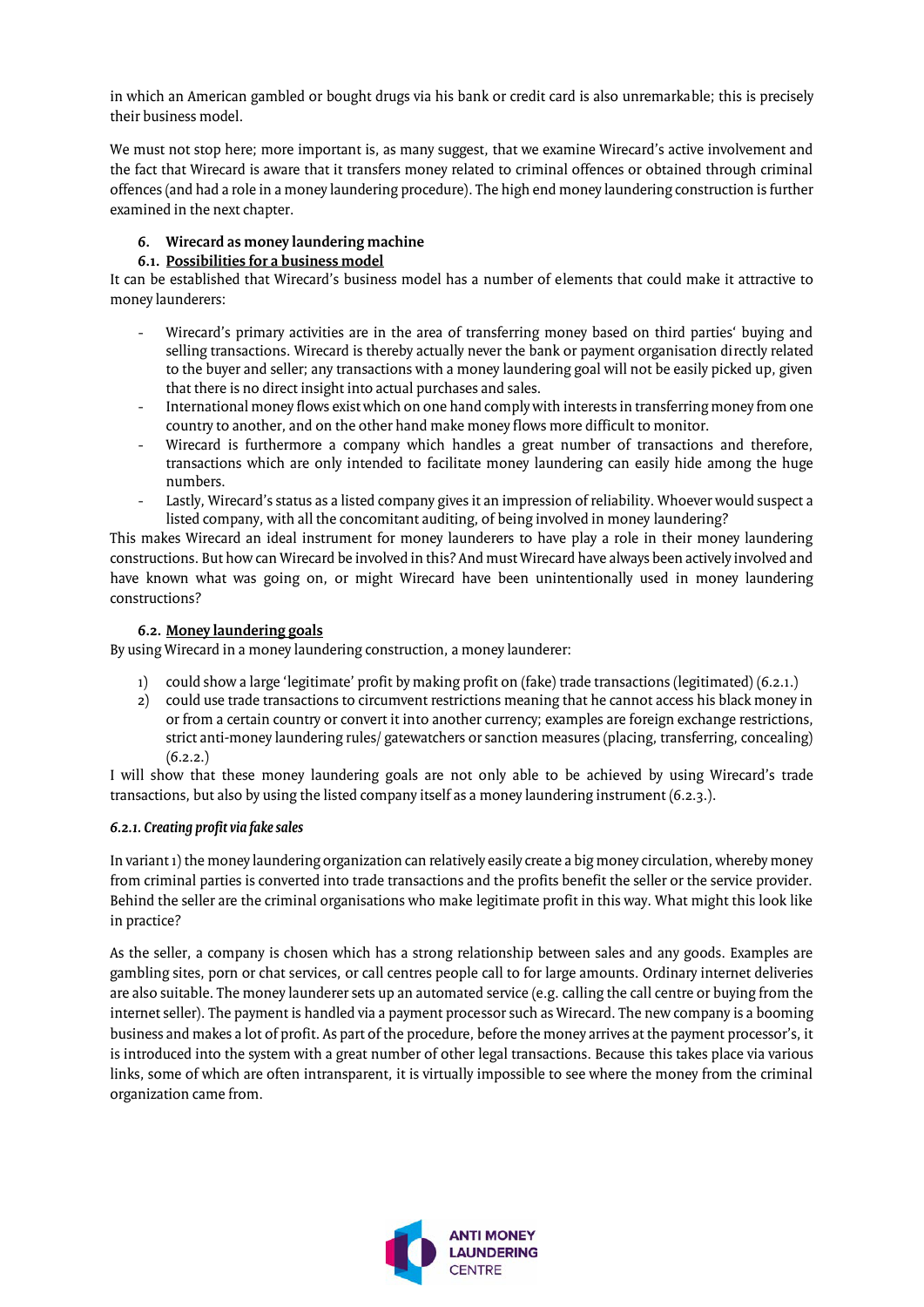The contribution may naturally also take place transparently. A good money launderer, however, will make sure that the audit trail of the money flows is impeded in another way. Examples of other ways are not just the use of new means of payment such as Bitcoins, Monero etc. but also pre-paid pay-cards or simply pre-paid telephone cards (credit balances).

If we now look at what is known about Wirecard we see that insofar as transactions can be traced, a very large part go to companies like gambling or porn businesses, etc. Of the businesses that can somewhat be traced it remains fairly unclear how they can be doing so well. The fact that given the services it provides Wirecard carries out a lot of work for businesses which provide these kinds of services via the Internet is not in itself remarkable. However, the huge scope of the transactions and the extremely strong growth of their scope IS remarkable. However, the way in which money flows take place via obscure businesses in less transparent countries and partly the obscure and concealed structures that are used give us, the Public Prosecution Service, at the least a reason to further examine these transactions. The question of whether Wirecard is intentionally or unintentionally involved then certainly arises. However, given the scope and the active role played by the management in concealing the nature of the figures, I am starting to have the necessary doubts about whether Wirecard was not very intentionally set up to enable these sorts of transactions without lots of questions being involved.

> *The advantages and drawbacks of selling goods compared to services in connection with a money laundering transaction*

> *During trainings I am often asked whether using goods-related internet sales is not a risk, and if as a money launderer, you should particularly avoid using them. It is basically correct that services like gambling, porn, callcentres etc. carry less risk. However, it is also true that these branches are more inclined to be seen as being highrisk. Consequently, money launderers do not like to make use of high-risk branches. Even more so, money launderers want to prevent auditors from refraining from issuing an opinion in connection with financial statements (because the opinion provides precisely what the money launderer wants, namely a semblance of legitimacy). This is solely because an auditor's office does not want any customers from these branches. This is the reason why ordinary internet trade is very suitable. Money launderers just have to make sure that the buyer and seller are both aware that nothing will ever actually be delivered, and the only goal is the seller's profit. This means that if the buyer and seller are part of the same criminal organisation there will never be any complaints, and the seller's flow of fake purchase invoices for the sales and the sending of empty boxes is more than sufficient proof.<sup>3</sup>*

#### *6.2.2. Transferring money or converting currencies via fake sales*

 $\overline{\phantom{a}}$ 

This modus operandi can be used for the 2nd interest in virtually the same manner. Because related to the fake sales or services, money also needs to be transferred. Especially if a big payment processor is part of the chain, listed on the stock exchange and from a country known for its "gründlichkeit", the risk of questions being asked is very small. The big advantage in this regard is that a payment amount is concerned and not the profit made on it.

In brief, if you are able, as a criminal organisation, to set up a business in such a crucial spot in the financial chain as Wirecard as payment processor, and you are also able to have it listed on the stock exchange and to end up with a listing on the biggest stock exchange of a trustworthy country like Germany, you will have a great instrument at your disposal to organize the money flows you require in connection with money laundering. You would naturally want to make use of this service. A good money launderer will always have criminal activities incorporated into legitimate business, as this is the way to fly under the radar. In actual case, questions about Wirecard's activities and the scope of its activities have been asked for years, but with the exception of a couple of journalists we all missed it.

#### *6.3.3. Employing the listed company's own activities as a money laundering instrument*

I wish to continue, however. If, after all, you have the listed company in your possession, a money launderer can use it as a highly reliable instrument. A listed company purchasing participations and making large investments

<sup>&</sup>lt;sup>3</sup> Listen to the podcast 'Business typologies' [Bedrijfstypologieen], at <https://www.amlc.nl/podcasts/>

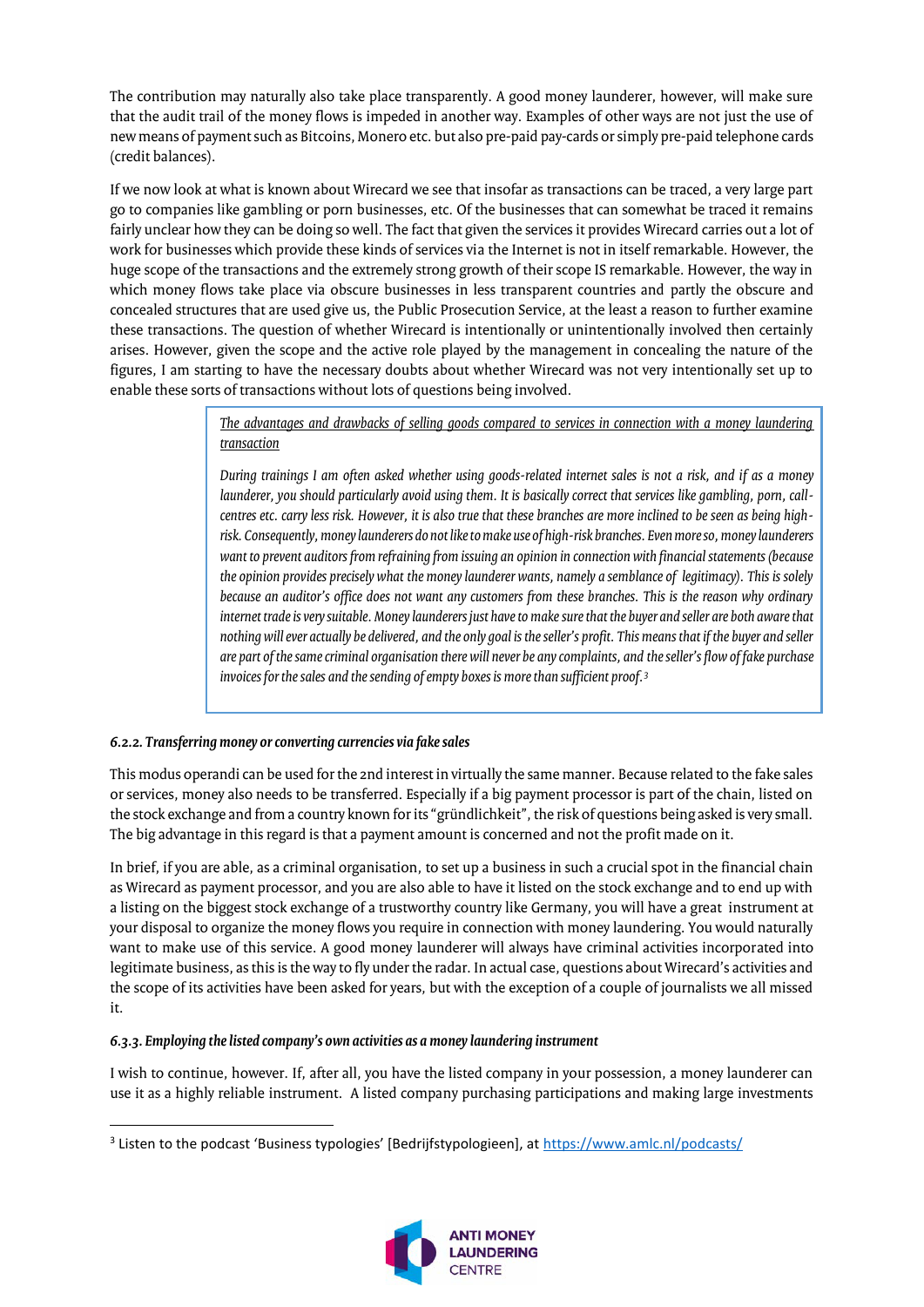and consequently large payments will be sure not to raise any eyebrows. Even more to the point, everyone knows that these sorts of activities often concern large amounts. So why, as a criminal, instead of going to a lot of work setting up a system of fake transactions, even involving sending empty boxes as described under 1) and 2), would I not have myself paid now and again for the sale of a new participation which will serve to grow the listed company? The fact that the company is a good investment and will generate turnover is clear, given that I will subsequently simply allow the transactions I need under 1) and 2) to take place as otherwise. It would be a good idea to further examine whether the purchases made by Wirecard are also related to the above. The 2 previously mentioned deals regarding India suggest that Wirecard may not be an blank page in this regard.

If this variant has been used, there can effectively be no doubt that at least the top of Wirecard has been involved in influencing figures as well as money laundering or other criminal offences. This will have to be substantiated by the facts.

#### *Speculation in your own listed company as money laundering instrument*

*I wish to make another short remark in connection with this variant. A listed company is particularly useful to allow legitimate profit to flow to the investors in these companies. If there was ever a fund subject to price fluctuations it was Wirecard these past years. Wirecard has continually professionally responded that its price fluctuations are caused by outsiders. This is designed to prevent anyone from looking at the company itself. But if you look back and see, among other things, that CEO Braun was apparently known to have a very large margin commitment and that there were also announcements that despite the restrictions applicable to him he realised by sales on at least the 3 days before the problems begun, we must ask who the other parties were who profited from the price fluctuations in the past. Here too, it's possible that on the surface, everything was done by the (formal) rules. But if you see the indications here that a listed company was clearly used, possibly for money laundering purposes, it is definitely worth the trouble of also looking into this option.*

#### **7. Conclusion**

This goal of this article is not to make any claims about Wirecard or persons possibly involved in this case. My goal, as requested by many people, was to project a number of the options for fraud and money laundering onto the Wirecard case. I tried to do this as far as possible based on the information that has emerged. Whether or not the information is all correct will have to be established later on. I did not necessarily attempt to provide a comprehensive account. As in our training 'Edje van Utrecht' I aim to encourage people to further activate their minds; if this can be done, so can that. Whether the possibilities I have mentioned actually took place, as was the case with the article about money laundering involving games from a number of years ago, remains to be seen. I have noticed that during the last 2 weeks, some of the options I included in my initial set-up have been substantiated by publications.

It is precisely for this reason that I have opted for an open-end article, which I will definitely adapt if more information emerges. I have limited myself to matters that are actually relevant for combatting money laundering and for gatewatchers such as auditors. I have omitted mentioning the fact that there is much more to say regarding the disappearing COO, which may be related to secret services, and the fact that a well-known hackers group has suddenly become very active around Wirecard's downfall.

If after reading this article you have any questions, see new signs or wish to look into certain aspects in more depth, feel free to contact AMLC where we are working on combatting money laundering together.

I will finish by expressing the wish that we learn 'to look differently' for the fight against high-end money laundering. More based on hypotheses about what money launderers will do based on their interests, and how they make use of situations that we see as normal or even trustworthy. I hope that this article will be an impetus to this end. I am, in any case, going to take another good look at particulars regarding listed companies, because Wirecard has given us lots of extra red flags which to a certain extent should have been recognized in connection with earlier frauds.

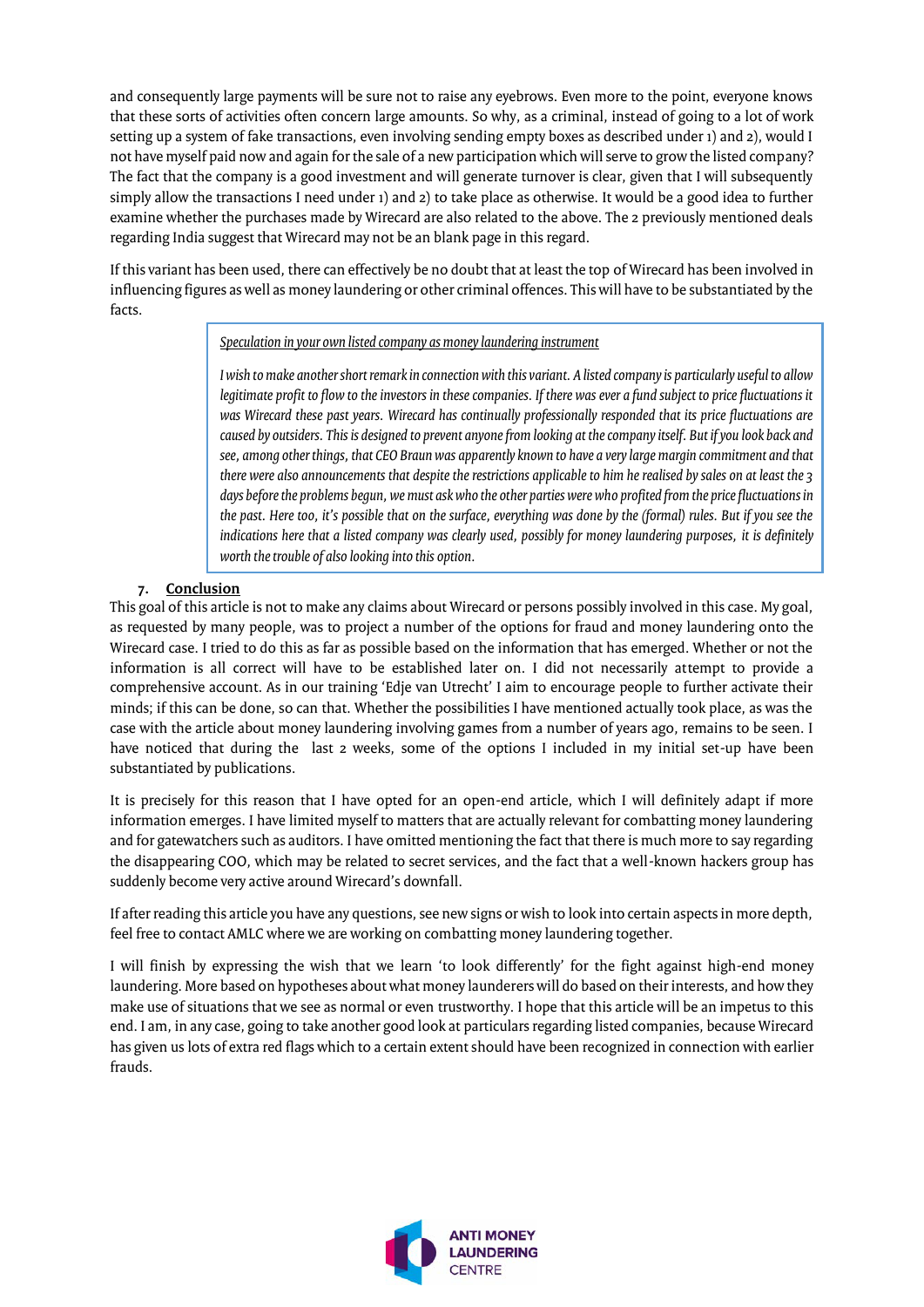### **Case law**

**Amsterdam Court of Appeal, 23 June 2020, disciplinary action against civil-law notary for non-compliance with obligations under Money Laundering and Terrorism Financing (Prevention) Act (WWFT): [ECLI:NL:GHAMS:2020:1550](https://www.rijksoverheid.nl/documenten/kamerstukken/2020/07/03/aanbiedingsbrief-voortgang-plan-van-aanpak-witwassen)**

The Financial Supervision Office (in Dutch: BFT) has determined that a civil-law notary failed to meet the obligations under the Money Laundering and Terrorism Financing (Prevention) Act (in Dutch: WWFT) because he/she did not carry out an intensive client investigation, did not satisfy the obligation to monitor, and showed negligence in reporting unusual transactions to the FIU. For these reasons, BFT submitted a disciplinary complaint to the national civil-law notary and court bailiff's association of the Netherlands. The association declared the complaints about failing to carry out an intensive client investigation and not satisfying the obligation to monitor inadmissible. BFT

launched an appeal against this decision because it was of the opinion that the association had erroneously held that the BFT was not allowed to submit disciplinary complaints against civil-law notaries for transgressing the WWFT. The Court of Appeal agrees with the BFT that, in general, a violation of the WWFT falls under the disciplinary standards of Article 93 of the Notaries Act (in Dutch: WNA). Every time a civil-law notary offers his/her services, the actions undertaken are supplemented by obligations under the WWFT. This is inherent in the gatekeeper's role that civil-law notaries have been assigned by Dutch legislators. Therefore, fulfilling obligations under the WWFT cannot be seen as separate from committing or omitting to act properly in the eyes of



the law. The Court of Appeal thus found that compliance with the obligations of the WWFT is so closely bound up with the actions or negligence of a civil-law notary, that the civil-law notary can be charged with non-compliance with WWFT obligations on the grounds of disciplinary rules governing civil-law notaries.

*Therefore, the Financial Supervision Office (BFT) is entitled to submit a disciplinary complaint against a civil-law notary for violating WWFT obligations.*

#### **District Court of Amsterdam, Court in Interlocutory Proceedings, 3 July 2020, a bank is not obliged, for the time being, to return account balances to fraudulent account holders due to the risk of money laundering, ECLI:NL:RBAMS:2020:3283**

ING Bank has blocked two commercial accounts of clients because the bank has received information that money deriving from invoice fraud has been parked in these accounts. The bank had already reported this fraud, and the client relationship had already been terminated.

The termination of the client relationship has not been contested, but ING Bank retaining the account balances (approximately 220,000 euros) has been challenged, since as a consequence of this action the account holders' commercial operations have come under threat. ING argued that it cannot proceed to pay out the amounts because it is forbidden to on the grounds of anti-money laundering laws, and it would risk a criminal prosecution for debt money laundering, as well as liability claims from third parties in connection with its special duty of care; there is also an issue of reputational risk. An investigation into the origins of the funds is still on-going.

The judge in interlocutory proceedings found: 'If ING proceeds to pay out the account balances, it cannot be ruled out that it would thereby be guilty of violating Article 5(1) of the WWFT or (complicit) in debt money laundering or some other criminal act'. For the time being, ING is not required to pay back the remaining balances. *On the grounds of Article 5(1) of the WWFT, a bank is prohibited from conducting transactions for a client as long as the client investigation cannot be successfully completed.*